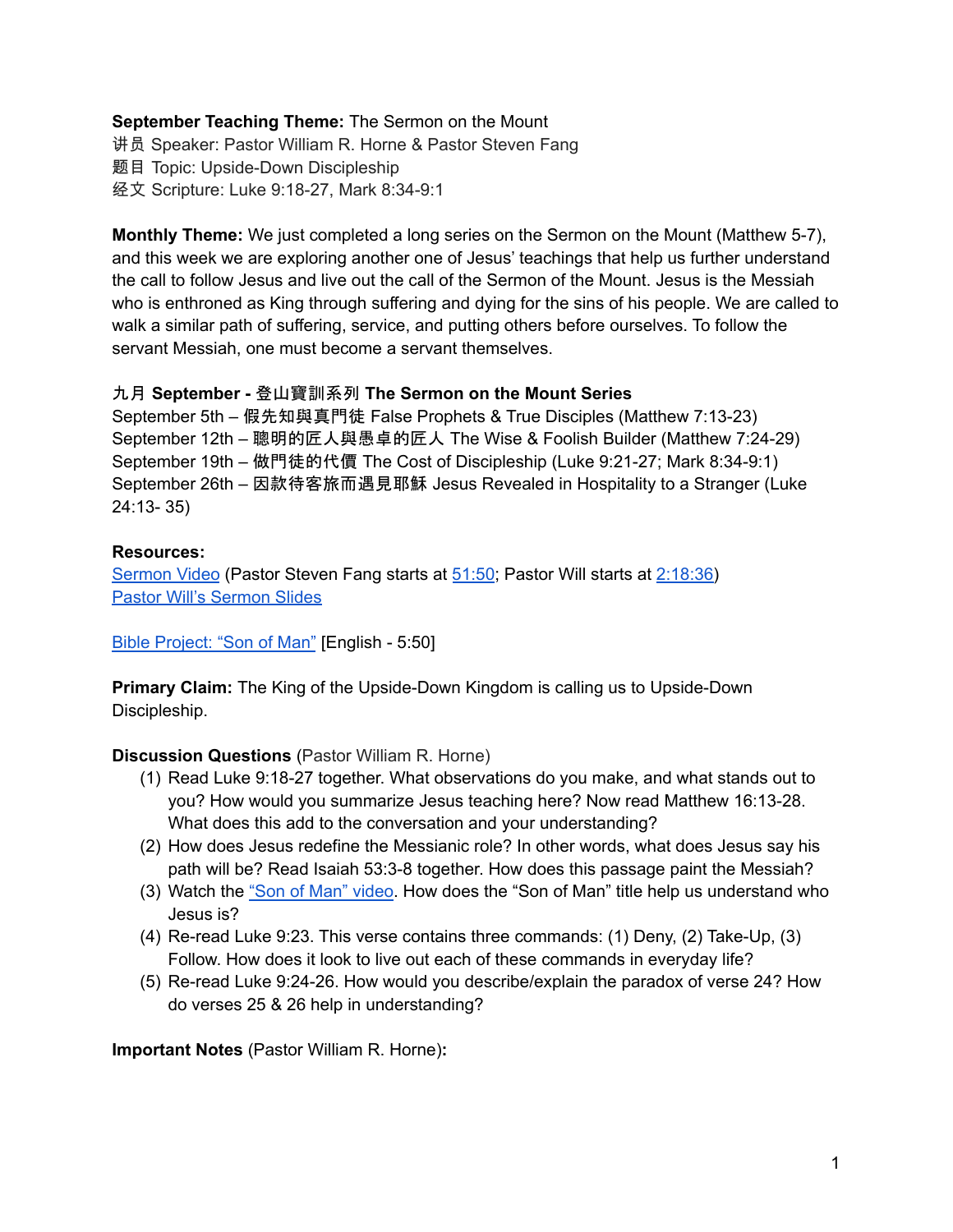Notes on Q1: Peter's response in Matthews's account makes it abundantly clear that the disciples did not yet understand what type of path the Messiah would take, even though they rightly recognized Jesus as the Messiah.

Notes on Q2: Though Peter correctly identified Jesus as the Christ, the Messiah, Jesus almost immediately has to begin redefining the disciples' understanding of his Messianic path. Jesus makes clear in Luke 9:22 that his path was one of suffering and death. Jesus is breaking all of their messianic categories.

The religious leaders looked to texts like Psalm 2 and Daniel 2, giving them a picture of a Victorious Messiah who would cast down the pagan oppressors and vindicate God's people. Suffering was not a part of Jewish messianic hope. And Peter has this same military-type leader in mind when he hears the word, Messiah. Jesus, however, points to a different passage to understand his Messianic role that both the religious leaders and the disciples miss - The Suffering Servant of Isaiah 53. Isaiah 53 tells us that the Messianic King will be enthroned through suffering and dying for the sins of his own people. The disciples did not have categories for a Messiah that would face suffering, be rejected, and die - and really, if we are honest, we struggle to find categories ourselves.

See, so much of our lives and our ministries are shaped by what Martin Luther called a "Theology of Glory" instead of Jesus' "Theology of the Cross." We want to gain and exercise power and influence, not humility and service. We value numbers and bottom lines instead of people and authentic community. We gloss over appropriate lament and grief in exchange for endless exceptionalism and shallow celebration. We treat the church like a product to sell and try to expand the Kingdom through coercion, while Jesus calls us to give ourselves up on behalf of others. The Suffering Servant Messiah named Jesus is a category breaker. *Bonus question:* What ways are we tempted to live with a "theology of glory" (path of power) instead of Jesus' "theology of the cross" (path of suffering, service, others before self)?

Notes on Q3: The Bible Project video, the "Son of Man," is spot on and crucial for helping us understand what Jesus means when he uses the term. This "Son of Man" character will renew the partnership with God that humanity lost. But, more than that - this is not just an ordinary human, but he is worshipped alongside God by all the people. He is not just human but divine. God and Man. Jesus is not just the human Messiah but also this Divine "Son of Man" spoken of in Daniel 7. He is not just human, but God. Category-breaker.

# Notes on Q4:

- (1) *Deny Oneself* Denying oneself is a call to reject a life of pursuing self-interest at the expense of others or the way of Jesus. But, beyond this, self-denial calls us to construct a completely new identity, based not on our family origin, networks, status, or wealth but in the new community of God's people under King Jesus' rule. Thus, to deny oneself is to take on a new identity as a Kingdom citizen.
- (2) *Take Up Their Cross Daily* To understand this command, we must grapple with the essence of a cross in the Roman Empire. The Cross was a tool of Roman execution used to maintain power and control. Crucifixion was a horrifying display: a painful and humiliating death. Ultimately one was crucified for being an enemy of the state. This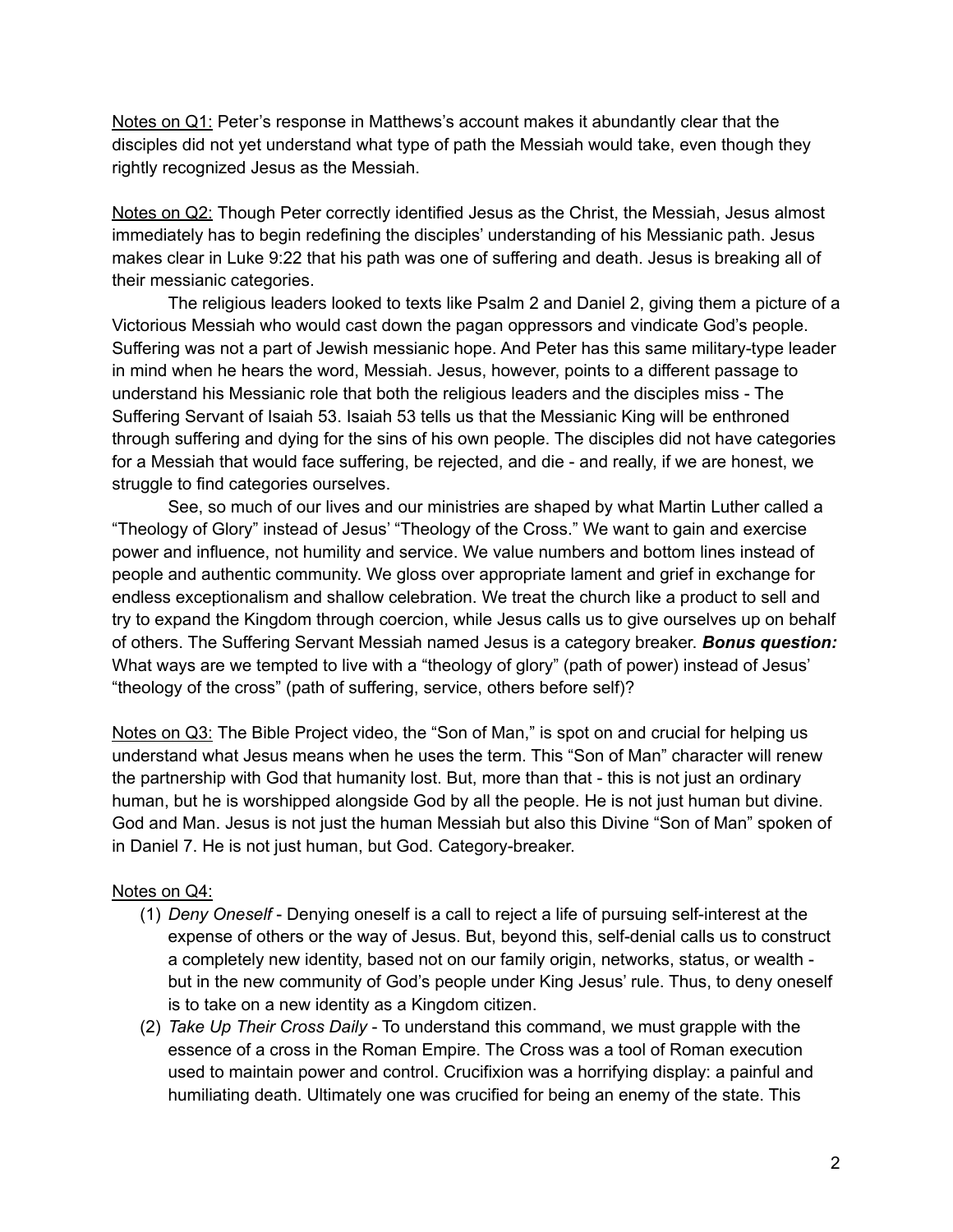reality clues us into the nature of Jesus Messianic claims - that he is a King bringing about a new Kingdom. Therefore, his followers must be ready and willing to walk the same path of potential suffering, rejection, and even death.

The word **"daily"** transforms "take up your cross" into a metaphor, shifting us away from a death wish to sacrificial living - a posture we take. We must make a "daily" choice, resolve, and commitment to walk in the way of Jesus. The command, **"take up,"** makes it clear that this life of "carrying one's cross" is a voluntary choice to embrace suffering for connection with King Jesus and the way of the Kingdom as opposed to general suffering you do not choose. So the Christian life is not a life of "passive suffering," but like Jesus, suffering in opposition to all that is evil and suffering as a path of solidarity with those who suffer in our present evil order. "To Take Up One's Cross Daily" is to choose a life of standing against systems of evil and bearing the suffering to come with that stance.

(3) *Follow Me* - Once a person has the two basic orientations of the disciple in place - "denying oneself" and "taking up one's cross," - they are now freed to follow Jesus and live in the Upside-Down Kingdom. "Following" involves both submission to and relationship with a leader. The leader becomes both a guide and a model for the follower to implement. Jesus and the Kingdom reverse all of our values, and we now seek to walk in this new way.

### Notes on Q5:

**V24** The chase "to save one's life" is two-fold: (1) "To want to save one's life" is taking a posture of idolizing safety - that is, to avoid death and danger at all cost. There is a very real sense in Jesus' context that following him would require a willingness to potentially face death for the cause of the Kingdom. Now, Jesus is not calling his disciples to seek after death or to operate without the wisdom of safety - but he is calling us to take a posture in life that is willing to face danger and death if that is what is required to walk faithfully in the way of the Kingdom. (2) "To want to save one's life" is to be caught up in the chase to "find life" in the narratives of the world. We have all been taught these narratives on multiples levels. If you just get a good job and education, life will be great. If you just have enough money in the bank, you can really begin to live life. If you have a good family - a wife, a house, kids, and a dog - there is true life. If you have fame, status, a long list of accomplishments, then life is worth it. The problem with all these narratives is that they contain a devastating lie that we can find true life and ultimate joy in them. As I have said before - we may not intentionally live by these narratives, but we can become passively formed by them. Formation happens daily. Make sure it is the person you want to become.

**V25** Here, Jesus uses the language of business and commerce to reveal two levels of threats to discipleship: (1) On one level, as Jesus has done so often, we are warned about the threat and danger of wealth and possessions on the life of faith. Wealth and the drive to constantly accumulate wealth at the expense of others choke out faith and living as a Kingdom Citizen. One can break this stronghold by living with radical generosity. (2) On another level, Jesus uses financial language to reveal a posture or disposition of self that will cost us true life. Those who seek to "gain the whole world," whether that is through money, fame, or accomplishments ultimately lose or forfeit themselves in the process. This verse helps explain the paradox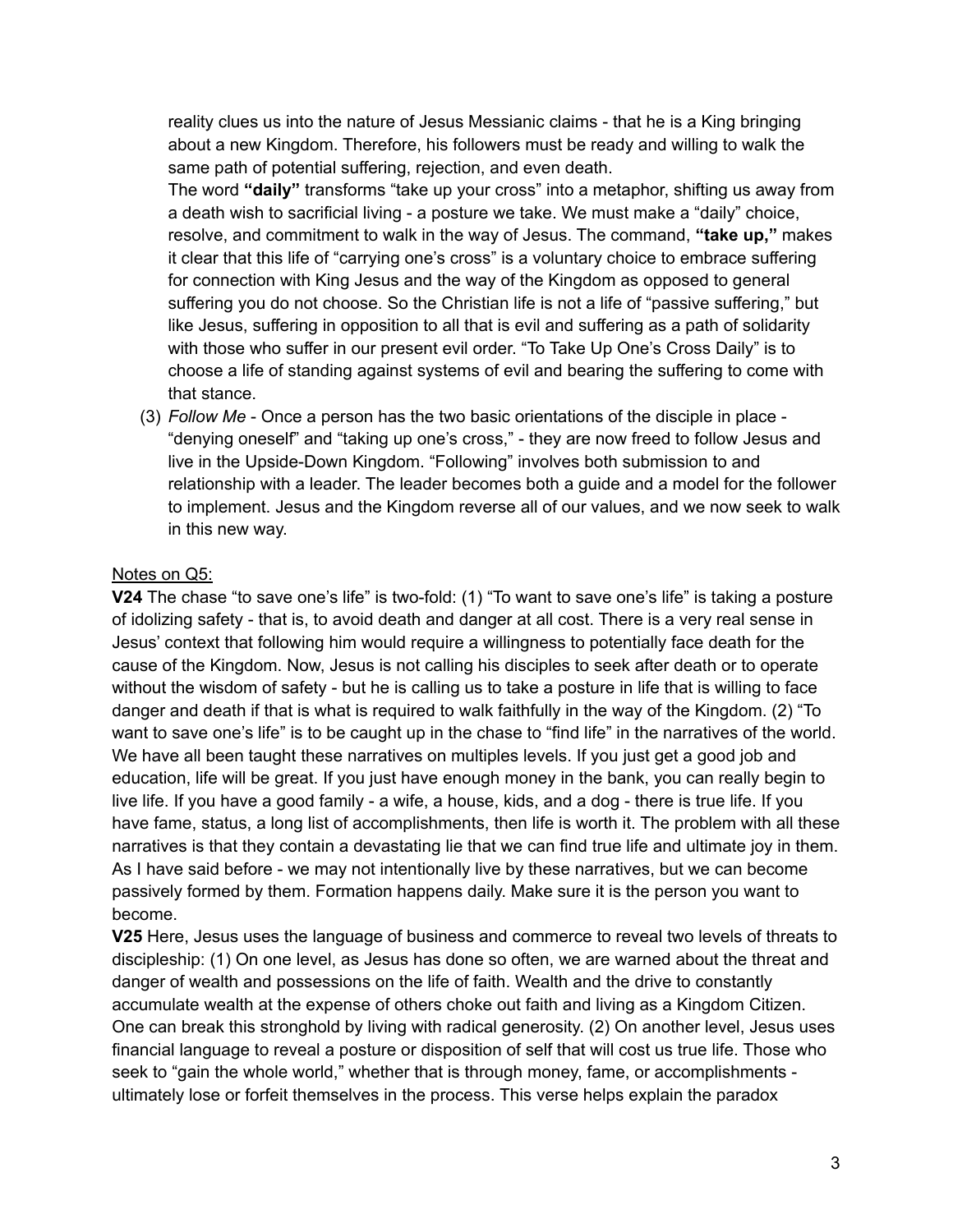expressed in verse 24 - that to save one's life means to obtain as much as the world has to offer, and to lose one's life is to miss out on true life found in Jesus and the way of the Kingdom. You may gain the whole world - but at the end profit nothing - as you missed out on true life in the chase.

**V26** Jesus takes this idea of "losing oneself" a step further - and reveals why the warning of verses 24-25 cannot be ignored. Ultimately, to "lose one's life" is to be denied by Jesus. Jesus has painted a vision of living that is Upside-Down from the standards of the world-at-large. Those who choose to follow it can expect a level of conflict and social dishonor on this narrow path. The alternative is to reject King Jesus and the way of the Kingdom, and avoid this shame, to try and "gain the whole world." But, how one responds to Jesus is how Jesus will respond to them when he brings the Kingdom in full and rid his good creation of evil. To enter the Upside-Down Kingdom requires Upside-Down Discipleship.

**V27** In the immediate context, Peter, John, and James get a taste of this glory of the Kingdom of God in the Transfiguration event right after our passage. But, the rest of the disciples got a taste of the Kingdom of God as well in their witnessing Jesus Resurrection from the dead and ascension to the right hand of God. And really, we too get a taste of the Kingdom of God through the present work of the Holy Spirit in the life of the Church, bringing about transformation in our lives. And when we walk in the ways of Jesus through the power of the Holy Spirit, we can give others a taste of the Kingdom of God.

**Sermon Summary** (Elder Yin of Chinese Service Sermon):



房牧师 9/19/21

经文:"于是叫众人和门徒来,对他们说:「若有人要跟从我,就当舍己,背起他的十字架来跟从我。 因为,凡要救 自己生命的, 必丧掉生命;凡为我和福音丧掉生命的,必救了生命。 人就是赚得全世界,赔上自己的生命,有什 么益处呢?" 马可福音 8:34-36

真的门徒和认真的门徒,讲到十架似乎要受苦,不让孩子做传道人。

主问门徒我是谁,彼得:你是基督。

耶稣和门徒出去,往凯撒利亚·腓立比村庄去;在路上问门徒说:「人说我是谁?」 他们说:「有人说是施洗的约 翰;有人说是以利亚;又有人说是先知里的一位。」 又问他们说:「你们说我是谁?」彼得回答说:「你是基督。」 耶稣就禁戒他们,不要告诉人。" 马可福音 27-30

但接下来,这经文写到,耶稣钉十架,三天后复活。"从此,他教训他们说:「人子必须受许多的苦,被长老、祭司 长,和文士弃绝,并且被杀,过三天复活。」 耶稣明明地说这话,彼得就拉着他,劝他。 耶稣转过来,看着门徒, 就责备彼得说:「撒但,退我后边去吧!因为你不体贴 神的意思,只体贴人的意思。」"马可福音 8:31-33 这里彼得体贴人而不是神的心意,如何知道?平时和神的关系。